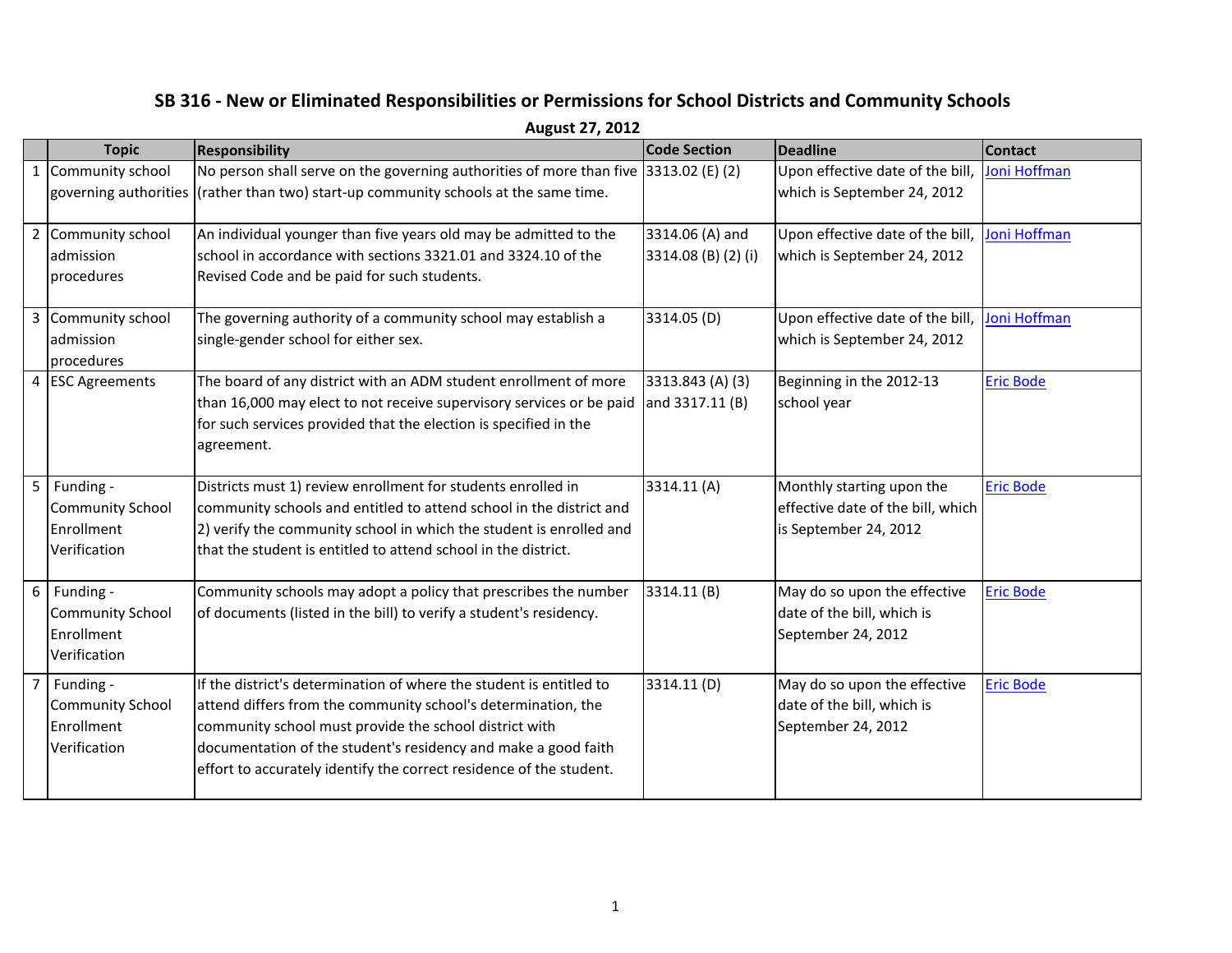| <b>Topic</b>            | <b>Responsibility</b>                                                              | <b>Code Section</b> | <b>Deadline</b>                                | <b>Contact</b>          |
|-------------------------|------------------------------------------------------------------------------------|---------------------|------------------------------------------------|-------------------------|
| 8 Funding -             | If the step in division (D) has been followed by the community                     | 3314.11 (G)         | Not more than 60 days after                    | <b>Eric Bode</b>        |
| <b>Community School</b> | school and there is still a disagreement between the community                     |                     | the monthly deadline                           |                         |
| Enrollment              | school and the district on where the student is entitled to attend,                |                     | established by ODE                             |                         |
| Verification            | then the community school may present the matter to the State                      |                     |                                                |                         |
|                         | Superintendent.                                                                    |                     |                                                |                         |
|                         |                                                                                    |                     |                                                |                         |
| 9 BMI                   | The bill makes implementation of the BMI screenings optional,                      | 3313.674            | Effective with the 2012-2013                   | <b>Melissa Thompson</b> |
|                         | thereby eliminating the need to obtain a state waiver. If the district,            |                     | school year                                    |                         |
|                         | community school, STEM school or chartered nonpublic school opts                   |                     |                                                |                         |
|                         | in, data on the screenings should be sent to the Department of                     |                     |                                                |                         |
| 10 Curriculum and       | Health.<br>District schools, JVSDs, community schools, STEM schools, college       | 3302.41(A)          | July 1 of the school year for                  | For Community           |
|                         | Assessment - Blended preparatory boarding schools, and chartered nonpublic schools |                     | which the change is effective                  | schools, send to        |
| Learning                | must notify ODE if going to begin or cease operating a blended                     |                     |                                                | Joni Hoffman            |
|                         | learning model. An internet- or computer-based community school,                   |                     |                                                | For all others, send to |
|                         | as defined under section 3314.02 of the Revised Code, is not a                     |                     |                                                | Dan Badea               |
|                         | blended learning school.                                                           |                     |                                                |                         |
|                         |                                                                                    |                     |                                                |                         |
|                         |                                                                                    |                     |                                                |                         |
| 11 Curriculum and       | District schools, JVSDs, community schools, STEM schools, college                  | 3302.41 (A)         | 90 days after the effective date For Community |                         |
|                         | Assessment - Blended preparatory boarding schools, and chartered nonpublic schools |                     | of the bill or December 24,<br>2012            | schools, send to        |
| Learning                | already operating a blended model on the effective date of the bill                |                     |                                                | Joni Hoffman            |
|                         | (September 24, 2012) may notify ODE of that fact and request that                  |                     |                                                | For all others, send to |
|                         | the school be classified as a blended learning model.                              |                     |                                                |                         |
|                         |                                                                                    |                     |                                                | Dan Badea               |
| 12 Data Reporting       | District boards must report to ODE the number of teachers for                      | 3319.111 (G)        | Annually. Additional guidance                  | <b>Matt Danzuso</b>     |
|                         | whom an evaluation was conducted and the number of teachers                        |                     | is forthcoming.                                |                         |
|                         | assigned each rating, aggregated by the teacher preparation                        |                     |                                                |                         |
|                         | programs from which and the years in which the teachers                            |                     |                                                |                         |
|                         | graduated.                                                                         |                     |                                                |                         |
| 13 Data Reporting       | Districts and community schools must report to ODE the total                       | 3323.19(D)          | Annually starting for the 2012-                | <b>Matt Danzuso</b>     |
|                         | number of students enrolled who are required to have a                             |                     | 13 school year.                                |                         |
|                         | comprehensive eye exam and the total number of students who                        |                     |                                                |                         |
|                         | received the exam.                                                                 |                     |                                                |                         |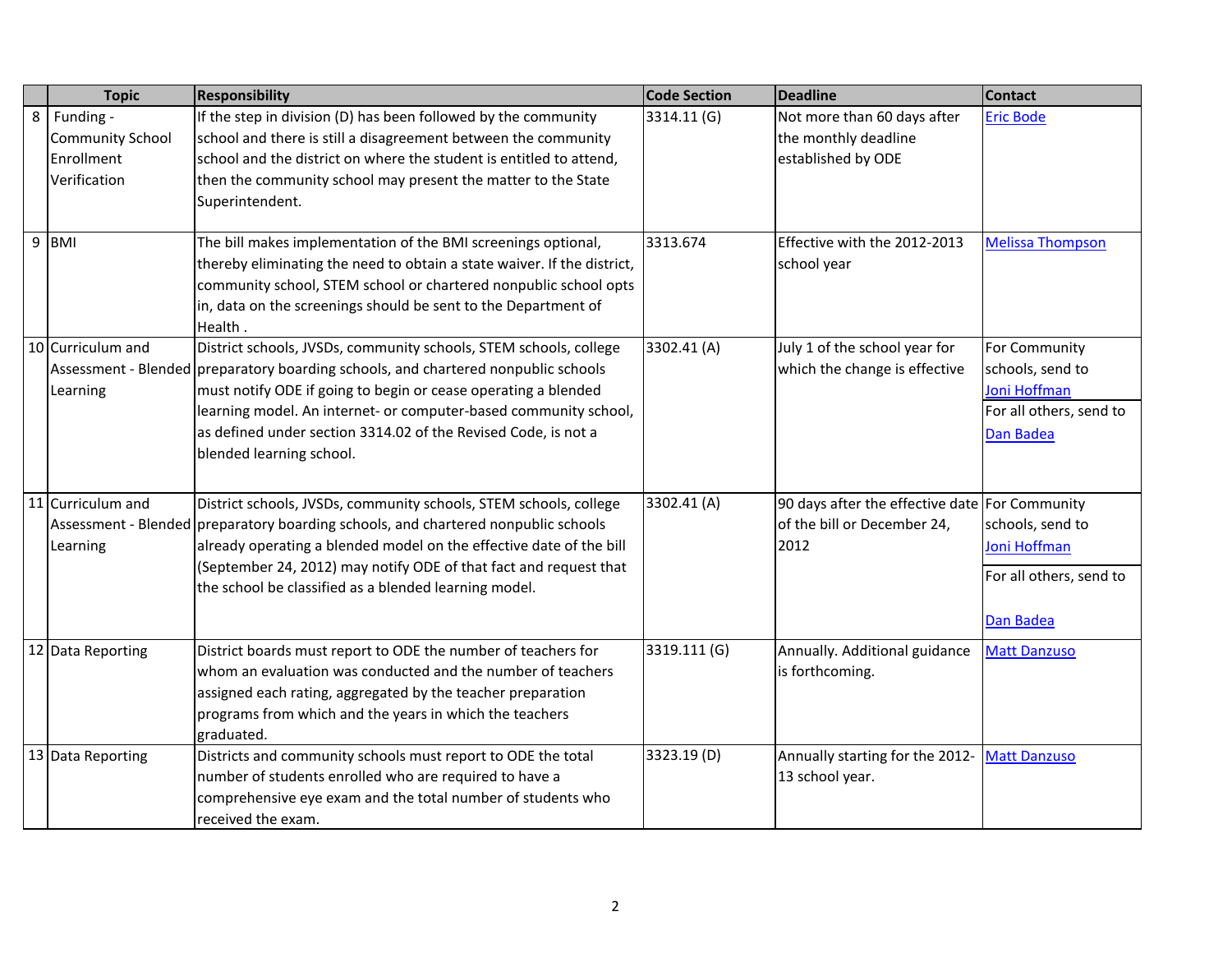| <b>Topic</b>        | <b>Responsibility</b>                                                                    | <b>Code Section</b> | <b>Deadline</b>                     | <b>Contact</b>           |
|---------------------|------------------------------------------------------------------------------------------|---------------------|-------------------------------------|--------------------------|
| 14 Kindergarten     | A district or community school may admit a child to kindergarten for 3321.01 (A) and (D) |                     | Since the bill will not be          | <b>Sue Zake</b>          |
| Enrollment          | early admittance in accordance with the district's acceleration                          |                     | effective until after the start of  |                          |
|                     | policy. The pupil personnel services committee and the                                   |                     | the school year, this provision     |                          |
|                     | requirement for standardized testing program for determining                             |                     | will begin for the 2013-14          |                          |
|                     | entrance are repealed.                                                                   |                     | school year                         |                          |
| 15 Kindergarten     | A child who does not meet the age requirement for admittance to                          | 3321.01 (A) (2)     | Since the bill will not be          | <b>Sue Zake</b>          |
| Enrollment          | kindergarten or first grade must be evaluated for early admittance                       |                     | leffective until after the start of |                          |
|                     | upon referral by the child's parent or guardian, an educator                             |                     | the school year, this provision     |                          |
|                     | employed by the district, a preschool educator who knows the child,                      |                     | will begin for the 2013-14          |                          |
|                     | or a pediatrician or psychologist who knows the child.                                   |                     | school year                         |                          |
|                     |                                                                                          |                     |                                     |                          |
| 16 Kindergarten     | A school district or community school is prohibited from denying a                       | 3321.01 (A) (4)     | Upon effective date of the bill,    | <b>Stephanie Siddens</b> |
| transfers           | transferring student admission, based on the student's age, if the                       |                     | which is September 24, 2012         |                          |
|                     | student had been admitted to kindergarten by another school                              |                     |                                     |                          |
|                     | district or chartered nonpublic school.                                                  |                     |                                     |                          |
|                     |                                                                                          |                     |                                     |                          |
| 17 Notifications of | The deadline for the notification of nonrenewals for teachers is                         | 3319.02, 3319.06,   | Upon effective date of the bill,    | Jessica Spears           |
| nonrenewal          | changed from April 30 to June 1 and for all administrators, except                       | and 3319.11         | which is September 24, 2012         |                          |
|                     | superintendents and treasurers, from March 31 to June 1.                                 |                     |                                     |                          |
|                     |                                                                                          |                     |                                     |                          |
| 18 Nutrition        | The bill changes the requirement of at least 50% of the a la carte                       | 3313.816(D)         | Upon effective date of the bill,    | <b>Brigette Hires</b>    |
|                     | beverage items available for sale from various sources to be water                       |                     | which is September 24, 2012         |                          |
|                     | or other beverages that contain no less than 10 calories per 8                           |                     |                                     |                          |
|                     | ounces to only be applied to non-milk beverages.                                         |                     |                                     |                          |
|                     |                                                                                          |                     |                                     |                          |
| 19 Report Card      | Districts and community schools must provide a student's parent                          | 3313.6411(B)        | During admissions process           | <b>Kathy Shibley</b>     |
|                     | with a copy of the most recent report card during the admissions                         |                     | upon the effective date of the      |                          |
|                     | process.                                                                                 |                     | bill, which is September 24,        |                          |
|                     |                                                                                          |                     | 2012                                |                          |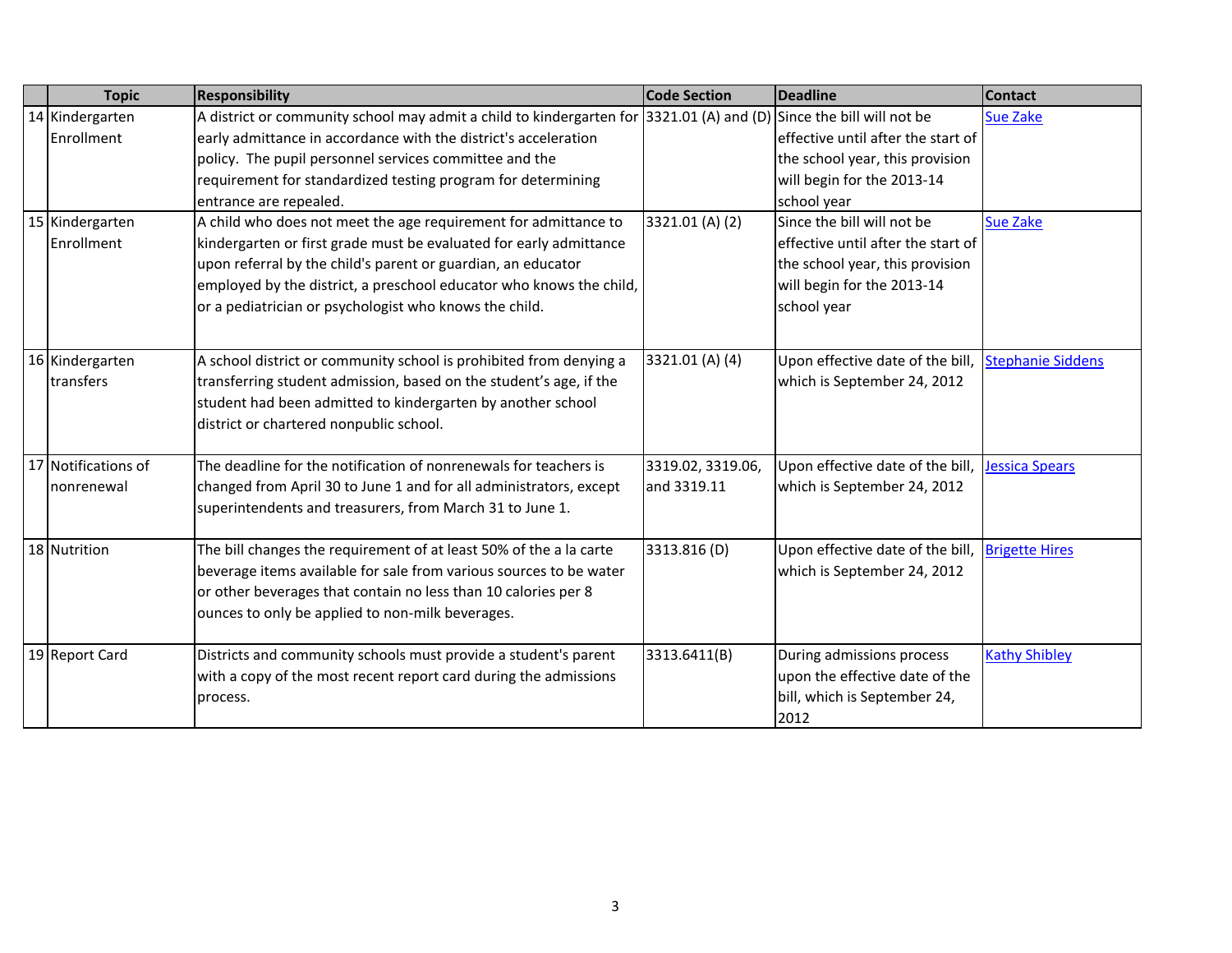| <b>Topic</b>                                  | <b>Responsibility</b>                                                                                                                                                                                                                                                                                                                                                                                                                                                                                                                | <b>Code Section</b> | <b>Deadline</b>                                                           | <b>Contact</b>        |
|-----------------------------------------------|--------------------------------------------------------------------------------------------------------------------------------------------------------------------------------------------------------------------------------------------------------------------------------------------------------------------------------------------------------------------------------------------------------------------------------------------------------------------------------------------------------------------------------------|---------------------|---------------------------------------------------------------------------|-----------------------|
| 20 Scholarship /<br>Voucher<br>Communications | Each time a child's school district completes an evaluation for a child 3323.052 (C)<br>with a disability or undertakes the development, review, or revision<br>of the child's IEP, the district must notify the child's parent, by letter<br>or electronic means, about the autism scholarship program and the<br>Jon Peterson special needs scholarship program. The notice must<br>include the statement outlined in law under 3323.052 (C) of the<br>Revised Code.                                                               |                     | Upon effective date of the bill, Sue Cosmo<br>which is September 24, 2012 |                       |
| 21 Special Education<br><b>IEPs</b>           | IEPs must include, starting when the child is 14 (rather than 16),<br>appropriate measurable postsecondary goals based upon age-<br>appropriate transition assessments related to training, education,<br>independent living, and employment in a competitive environment<br>in which workers are integrated regardless of disability.                                                                                                                                                                                               | 3323.011(H)         | Upon effective date of the bill,<br>which is September 24, 2012           | <b>Tom Lather</b>     |
| 22 Sale of Property                           | When a district board wants to dispose of real property or sell or<br>lease unused school facilities, the right of first refusal must now also 3313.411<br>be provided to college-preparatory boarding schools established<br>under 3328 of the Revised Code in addition to start-up community<br>schools. The district board must offer the property at a price that is<br>not higher than the appraised fair market value of that property as<br>determined in an appraisal of the property that is not more than<br>one year old. | 3313.41 (G) and     | Upon effective date of the bill,<br>which is September 24, 2012           | <b>Jessica Spears</b> |
| 23 Sale of Property                           | At the same time that a district board makes the offer for the "right<br>of first refusal" the board may also offer that property for sale or<br>lease to the governing authorities of community schools with plans<br>either to relocate their operations to the territory for the district or<br>to add facilities, as authorized by statute, to be located within the<br>territory of the district.                                                                                                                               | 3313.411 (B) (2)    | Upon effective date of the bill,<br>which is September 24, 2012           | <b>Jessica Spears</b> |
| 24 Sale of Property                           | Real or personal property that exceeds in value \$10,000 may also be 3313.41 (C)<br>sold to a nonprofit institution of higher education that has a<br>certificate of authorization under Chapter 1713 of the Revised Code<br>or to the governing authority of a chartered nonpublic school.                                                                                                                                                                                                                                          |                     | Upon effective date of the bill,<br>which is September 24, 2012           | <b>Jessica Spears</b> |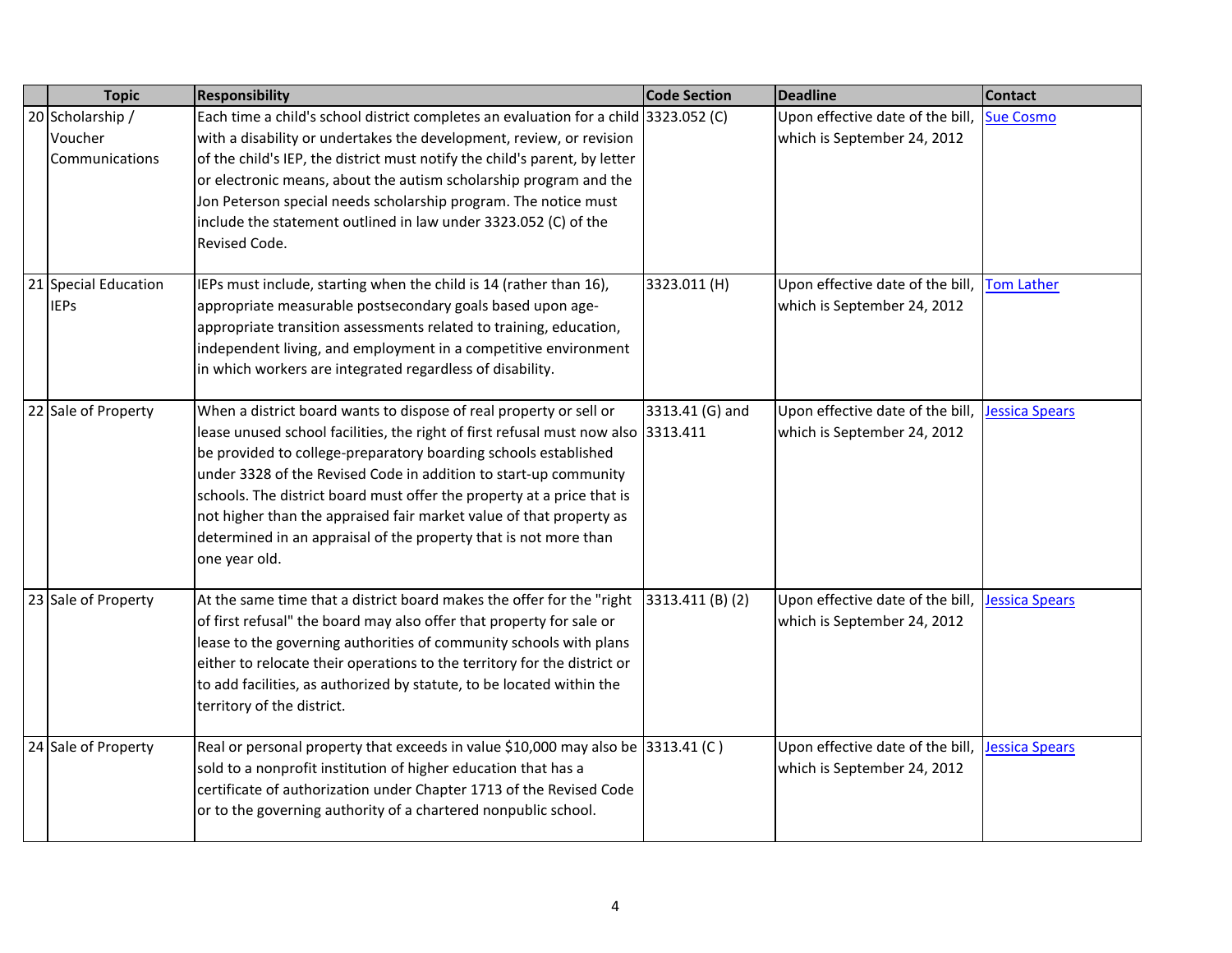| <b>Topic</b>          | <b>Responsibility</b>                                                                                                                                                                                                                                                                                                                                                                                          | <b>Code Section</b> | <b>Deadline</b>                                                                                                                            | <b>Contact</b>        |
|-----------------------|----------------------------------------------------------------------------------------------------------------------------------------------------------------------------------------------------------------------------------------------------------------------------------------------------------------------------------------------------------------------------------------------------------------|---------------------|--------------------------------------------------------------------------------------------------------------------------------------------|-----------------------|
| 25 Sick Leave         | Substitutes, adult education instructors who are schedule to work<br>the full-time equivalent of less than 120 days per school year, or<br>persons employed on an as-needed, seasonal, or intermittent basis<br>are prohibited from accruing sick leave.                                                                                                                                                       | 124.28 (C)          | Upon effective date of the bill,<br>which is September 24, 2012                                                                            | <b>Jessica Spears</b> |
| 26 Teacher Evaluation | The annual deadline for the completion of teacher evaluations is<br>moved from April 1 to May 1.                                                                                                                                                                                                                                                                                                               | 3319.111            | Upon effective date of the bill,<br>which is September 24, 2012                                                                            | Julia Simmerer        |
| 27 Teacher Evaluation | All evaluators must hold a credential established by ODE.                                                                                                                                                                                                                                                                                                                                                      | 3319.111 (D)        | Effective upon adoption and<br>implementation of the<br>required teacher evaluation<br>policy per section 3319.111 of<br>the Revised Code. | Julia Simmerer        |
| 28 Teacher Evaluation | An evaluator can now be a person who is employed by an entity<br>contracted by the board to conduct evaluations and who holds a<br>license designated for being a superintendent, assistant<br>superintendent, principal, vocational director, administrative<br>specialist, or supervisor in any educational area issued under section<br>3319.22 of the Revised Code or is qualified to conduct evaluations. | 3319.111 (D) (4)    | Effective upon adoption and<br>implementation of the<br>required teacher evaluation<br>policy per section 3319.111 of<br>the Revised Code. | <b>Julia Simmerer</b> |
| 29 Teacher Evaluation | The board must require at least three formal observations of each<br>teacher who is under consideration for nonrenewal and with whom<br>the board has entered into a limited contract or an extended limited<br>contract.                                                                                                                                                                                      | 3319.111 (E)(1)     | Effective upon adoption and<br>implementation of the<br>required teacher evaluation<br>policy per section 3319.111 of<br>the Revised Code. | <b>Julia Simmerer</b> |
| 30 Teacher Evaluation | The board may elect to require only one formal observation of a<br>teacher who received a rating of accomplished on the teacher's<br>most recent evaluation, provided the teacher completes a project<br>that has been approved by the board to demonstrate the teacher's<br>continued growth and practice at the accomplished level.                                                                          | 3319.111 (E)(2)     | Effective upon adoption and<br>implementation of the<br>required teacher evaluation<br>policy per section 3319.111 of<br>the Revised Code. | <b>Julia Simmerer</b> |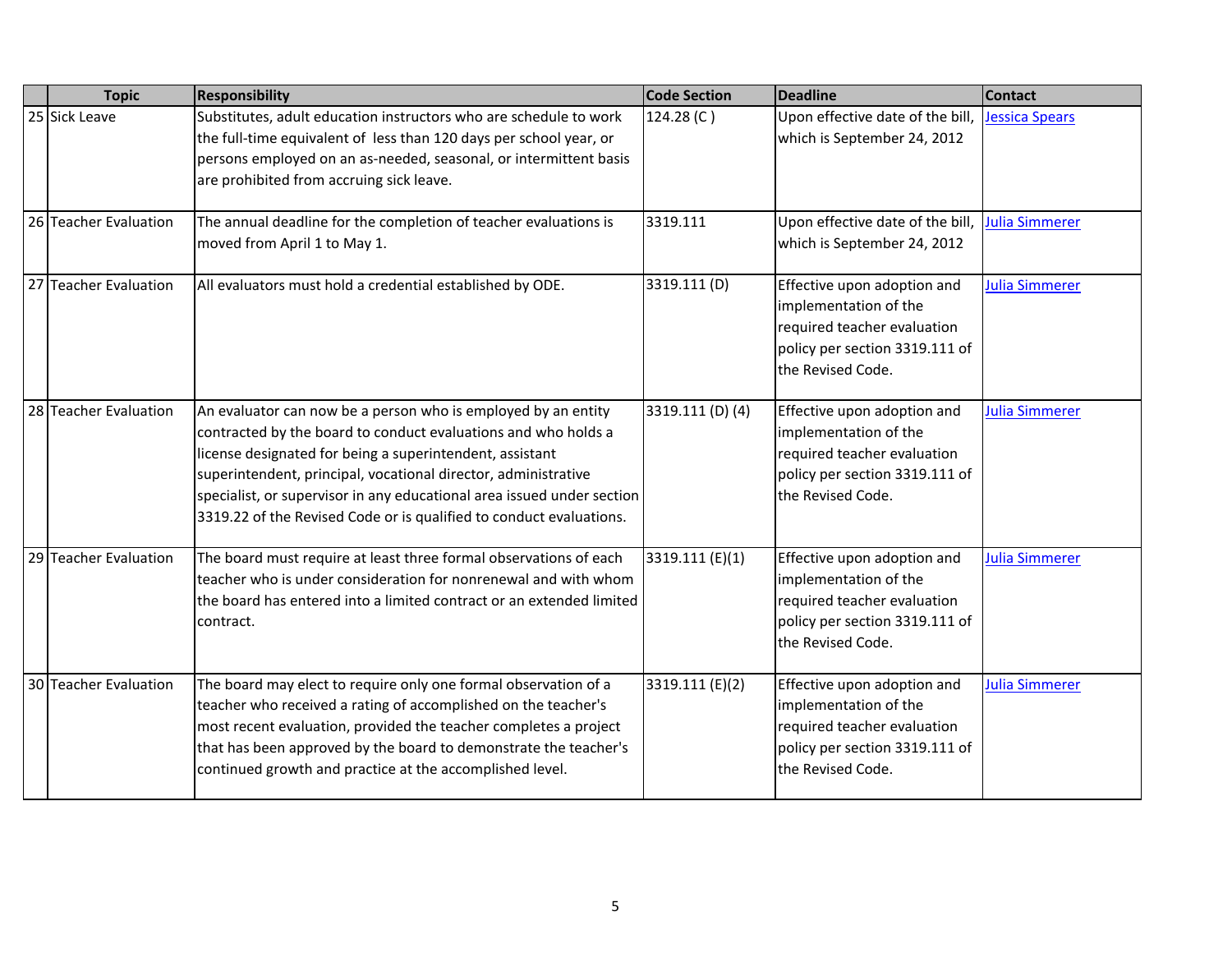| <b>Topic</b>                        | <b>Responsibility</b>                                                                                                                                                                                                                                                                                                                                                                                                                                                                                                                                                                                 | <b>Code Section</b> | <b>Deadline</b>                                                                                                                                                                                                                          | <b>Contact</b>          |
|-------------------------------------|-------------------------------------------------------------------------------------------------------------------------------------------------------------------------------------------------------------------------------------------------------------------------------------------------------------------------------------------------------------------------------------------------------------------------------------------------------------------------------------------------------------------------------------------------------------------------------------------------------|---------------------|------------------------------------------------------------------------------------------------------------------------------------------------------------------------------------------------------------------------------------------|-------------------------|
| 31 Teacher Testing                  | The board of each traditional district and JVSD must require each<br>classroom teacher who is teaching in a core subject area and<br>received a rating of ineffective on the evaluations for two of the<br>three most recent school years to register for and take all written<br>examinations of content knowledge selected by ODE. (All<br>community school and STEM school teachers teaching in core<br>subject areas are subject to retesting if their school is in the lowest<br>10% of all public school buildings beginning with the 2015-2016<br>school year.)                                | 3319.58 (B)         | Beginning in the 2015-2016<br>school year                                                                                                                                                                                                | Jennifer Kangas         |
| 32 Teacher Testing                  | Traditional districts and JVSDs must require teachers (who were<br>required to be retested and shows proof of passage) to complete<br>professional development, at the teacher's expense, that is targeted<br>to the deficiencies identified in the teacher's evaluations. The<br>receipt by the teacher of a rating of ineffective on the teacher's next<br>evaluation after completion of the professional development, or the<br>failure of the teacher to complete the professional development,<br>shall be grounds for termination of the teacher under section<br>3319.16 of the Revised Code. | 3319.58 (D)         | Beginning in the 2015-2016<br>school year                                                                                                                                                                                                | <b>Julia Simmerer</b>   |
| 33 Third Grade Reading<br>Guarantee | Districts and community schools must submit to ODE the results of<br>diagnostic assessments and include such information related to the<br>reading assessment in the student's reading improvement and<br>monitoring plan. In other words, the on track or not on track results<br>of all required diagnostic assessments must be tracked and reported<br>to ODE.                                                                                                                                                                                                                                     | 3301.0715 (C)       | Beginning in the 2012-13<br>school year                                                                                                                                                                                                  | <b>Sasheen Phillips</b> |
| 34 Third Grade Reading<br>Guarantee | Districts and community schools must retain students who do not<br>attain a cut score established by the State Board of Education on the<br>English language arts assessment at the end of third grade unless<br>certain criteria are met.                                                                                                                                                                                                                                                                                                                                                            | 3313.608 (A)(2)     | For the 2012-13 school year,<br>the new cut score applies to<br>the retention rules as they<br>existed prior to SB 316. The<br>new criteria for retention<br>applies to students who enter<br>third grade in the 2013-14<br>school year. | <b>Sasheen Phillips</b> |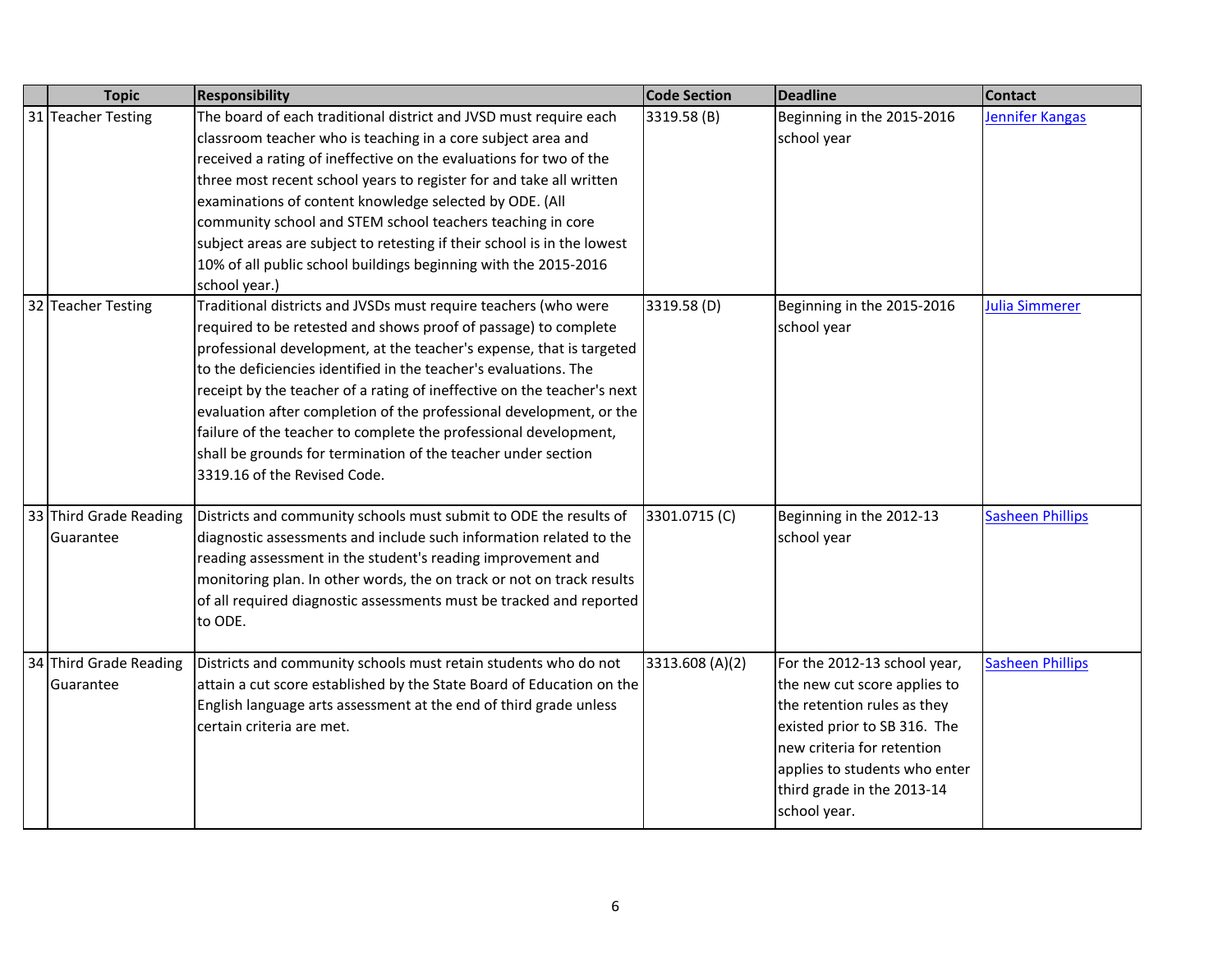| <b>Topic</b>                        | <b>Responsibility</b>                                                                                                                                                                                                                                                                                                                                                                                                                                           | <b>Code Section</b> | <b>Deadline</b>                                                                                                           | <b>Contact</b>          |
|-------------------------------------|-----------------------------------------------------------------------------------------------------------------------------------------------------------------------------------------------------------------------------------------------------------------------------------------------------------------------------------------------------------------------------------------------------------------------------------------------------------------|---------------------|---------------------------------------------------------------------------------------------------------------------------|-------------------------|
| 35 Third Grade Reading<br>Guarantee | Districts and community schools must adopt policies and procedures 3313.608 (B)(1)<br>with which they shall assess the reading skills of each student in<br>grades K-3 and identify students who are reading below their grade<br>level. The policies and procedures must require the students'<br>classroom teachers to be involved in the assessment and the<br>identification of students reading below grade level.                                         |                     | By September 30 each school<br>year, beginning in the 2012-<br>2013 school year                                           | <b>Sasheen Phillips</b> |
| 36 Third Grade Reading<br>Guarantee | For each student reading below grade level, districts and community 3313.608 (B)(2)(a)<br>schools must provide notice to the student's parent or guardian that<br>the student has a deficiency in reading, a description of the current<br>services being provided, the future services to be provided, and a<br>notice that the student will be retained if they do not attain the<br>designated score on the third grade English language arts<br>assessment. |                     | Beginning in the 2012-13<br>school year after identification<br>of the student having reading<br>skills below grade level | <b>Sasheen Phillips</b> |
| 37 Third Grade Reading<br>Guarantee | For each student reading below grade level, districts and community 3313.608 (B)(2)(b)<br>schools must provide intensive reading instruction.                                                                                                                                                                                                                                                                                                                   |                     | Beginning in the 2012-13<br>school year, immediately<br>following identification of a<br>reading deficiency               | <b>Sasheen Phillips</b> |
| 38 Third Grade Reading<br>Guarantee | For each student retained, districts and community schools must<br>provide intense remediation services (that must include not less<br>than 90 minutes of reading daily and may include a number of<br>additional strategies), establish a policy of mid-year promotion, and<br>provide the retained students with a high-performing teacher (as<br>determined by the teacher's student's performance data and<br>performance reviews).                         | 3313.608 (B)(3)     | Beginning in the 2012-13<br>school year                                                                                   | <b>Sasheen Phillips</b> |
| 39 Third Grade Reading<br>Guarantee | For each student retained, districts and community schools must<br>offer the option for students to receive applicable services from one<br>or more providers other than the district. (Providers must be<br>screened and approved by the district or ODE.)                                                                                                                                                                                                     | 3313.608 (B)(3)     | Beginning in the 2012-13<br>school year                                                                                   | <b>Sasheen Phillips</b> |